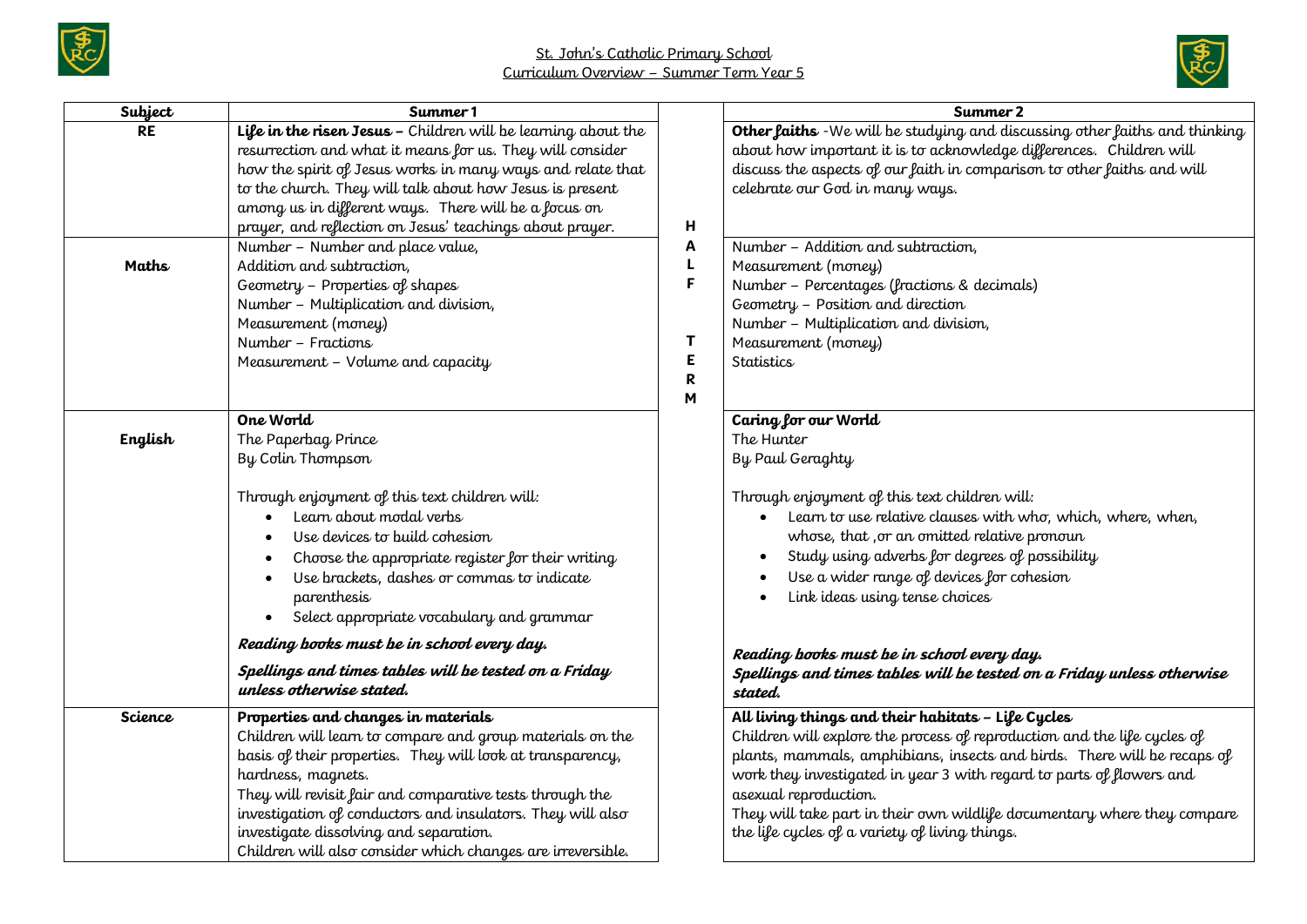| Computing           | Data Handling                                                 | Scratch                                                                        |
|---------------------|---------------------------------------------------------------|--------------------------------------------------------------------------------|
|                     | Children will use and combine a variety of software           | Children will design, write and debug programs that accomplish specific        |
|                     | (including internet services) They will collect, analyse,     | goals; solve problems by decomposing them into smaller parts. Use              |
|                     | evaluate and present data.                                    | sequence selection and repetition in programs. Work with variables and         |
|                     |                                                               | various forms of input and output and use logical reasoning to explain         |
|                     |                                                               | how simple algorithms work and to detect and correct errors in algorithms      |
|                     |                                                               | and programs.                                                                  |
| Geography / History | Further study into how UK towns and Cities got their          | Economic activity.                                                             |
|                     | names.                                                        | Distribution of natural resources.                                             |
|                     | Land Use                                                      | Energy - recycling                                                             |
|                     | UK land use changes over time.                                |                                                                                |
|                     |                                                               |                                                                                |
| PE                  | Athletics                                                     | Athletics                                                                      |
|                     | Pupils will learn about the skills players need in games such | Pupils will learn about the skills players need in games such as cricket,      |
|                     | as cricket, rounders and French Cricket. They will learn how  | rounders and French Cricket. They will learn how to catch, throw and bat       |
|                     | to catch, throw and bat across different distances with       | across different distances with accuracy. They will develop their fielding     |
|                     | accuracy. They will develop their fielding skills by learning | skills by learning how to 'attack the ball'. They will develop their skills of |
|                     | how to 'attack the ball'. They will develop their skills of   | cooperation, exploring how working as a team helps to prevent the              |
|                     | cooperation, exploring how working as a team helps to         | opposition from scoring points. Pupils will also develop tactical skills.      |
|                     | prevent the opposition from scoring points. Pupils will also  |                                                                                |
|                     | develop tactical skills.                                      |                                                                                |
|                     | <b>Fitness</b>                                                | Fitness                                                                        |
| <b>PSHE</b>         | Relationships                                                 | Relationships                                                                  |
|                     | Including Families and People who care for me                 | Respectful relationships                                                       |
|                     | Relationships RSE Choices and Challenges - Pupils will        | RSE Changes - Pupils will learn about puberty, menstruation, reproduction      |
|                     | learn about communication, being different, Internet safety   | and pregnancy.                                                                 |
|                     | and children protection.                                      | World Oceans Day                                                               |
|                     | St. George's Day                                              | World Refugee Week                                                             |
|                     | World Fairtrade Day                                           | Father's Day                                                                   |
|                     |                                                               | Nelson Mandela Day                                                             |
| DT/Art              | Textiles                                                      | Making a beanbag                                                               |
|                     | Children will use cloth in their art work when thinking about | Children will make a beanbag based on a rainforest animal                      |
|                     | our world.                                                    |                                                                                |
| Music               | Music through assemblies and within lessons                   | End of Year Production                                                         |
|                     | History of Music - Pupils will develop an understanding of    |                                                                                |
|                     | the history of music and musical notation.                    |                                                                                |
| MFL - French        | Family and Friends                                            | Family and Friends                                                             |
|                     | Family and Friends - Pupils will learn how French             | Family and Friends - Pupils will learn how French adjectives must 'agree'      |
|                     | adjectives must 'agree' with the noun they describe in        | with the noun they describe in relation to both number and gender. They        |